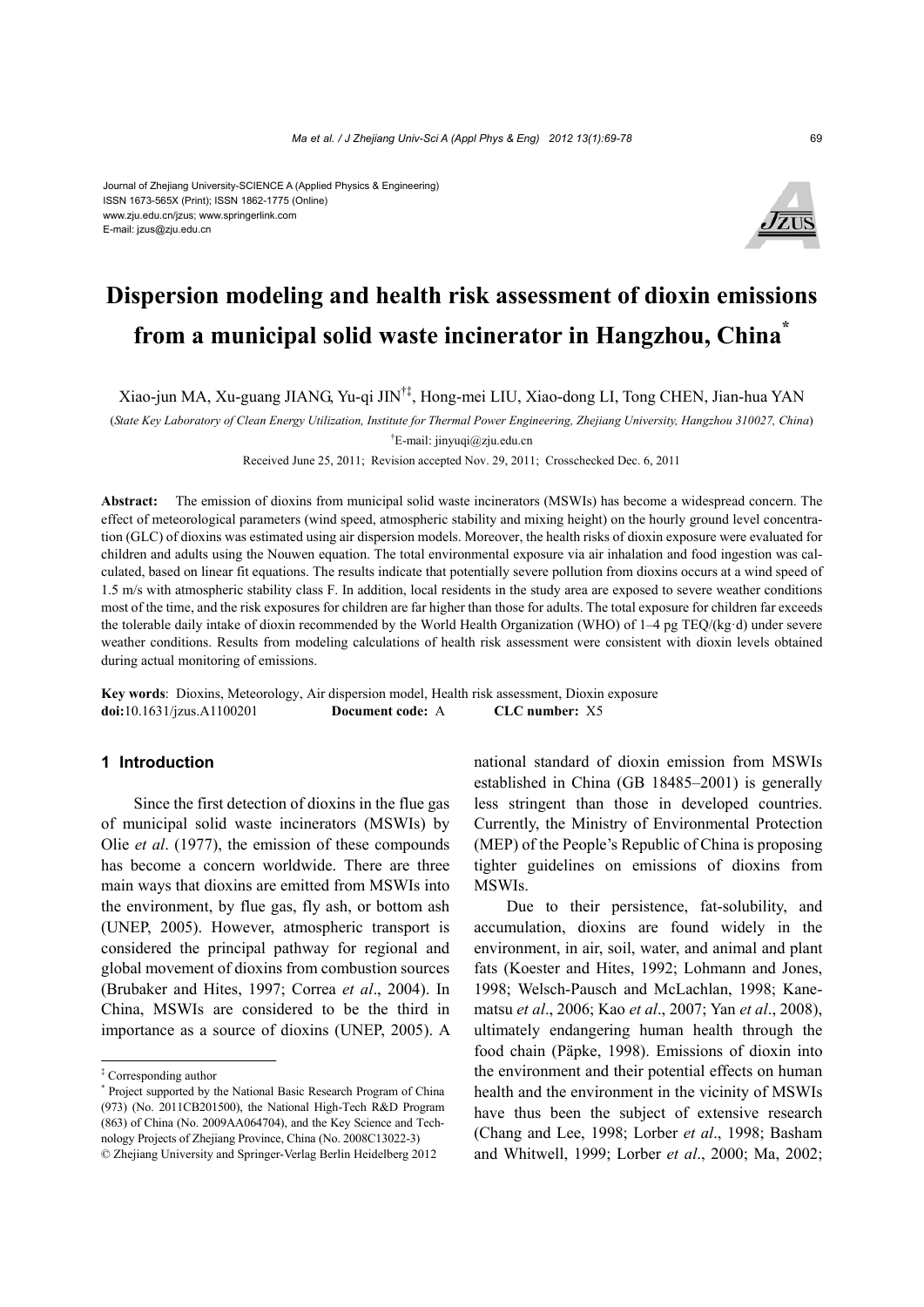Xu *et al*., 2008). In this study, the impacts of wind speed, atmospheric stability, mixing height, and plume rise on the ground level concentration (GLC) of dioxin emissions from MSWIs were investigated. Also, air dispersion models coupled with a health risk assessment were used to assess environmental exposure to dioxins under severe weather conditions.

### **2 Models and methods**

## **2.1 Incinerator and emission characterization**

The MSWI plant is located in the northeast of Hangzhou city, China. The plant is equipped with three circulation fluidized bed incinerators (CFBIs) with a total daily capacity since 2003 of 800 t municipal solid waste (MSW). Flue gases are purified by means of a semi-dry scrubber sprayed with  $Ca(OH)_{2}$ slurry and the injection of activated carbon, and are then voided to the atmosphere via a single stack. The stack height, diameter, exit gas temperature, and exit gas velocity of the MSWI are 60 m, 3.2 m, 398 K, and 12 m/s, respectively. The dioxin emission concentrations of the MSWI measured during full operation in 2003 varied from 0.054 to 0.1961 ng I-TEQ/Nm<sup>3</sup> (Yan *et al*., 2006), and the average dioxin emission levels of three CFBIs were in the range of 0.083–0.795 ng TEQ/Nm<sup>3</sup>, with a maximum level of 1.51 ng TEQ/Nm3 under unusual combustion conditions (Yan *et al*., 2008). Therefore, the emission concentration of 1.0 ng  $TEQ/Nm<sup>3</sup>$  was selected as the emission parameter for our simulation model.

## **2.2 Meteorological data**

Sequential hourly surface meteorological data from 2002 to 2007 were obtained from the Meteorological Bureau of Hangzhou. Atmospheric stability was classified using the Pasquill stability classification method, as severely unstable, unstable, weakly unstable, neutral, stable, and extremely stable, respectively denoted as A, B, C, D, E, and F (Pasquill, 1961). The air dispersion models require meteorological data for hourly wind speed, wind direction, temperature, atmospheric stability, and mixing height, and emission characteristics including stack height, inner diameter, emission rate, exit gas velocity, and exit gas temperature. Atmospheric chemistry is ignored and wind coordinate systems are converted to

geographic coordinates using a Cartesian system prior to performing the dispersion calculations.

#### **2.3 Air dispersion models**

If wind speeds were equal to or greater than 1.5 m/s (*U*≥1.5 m/s), a Gaussian continuous elevated point source air dispersion model was used to predict air pollution. This model is widely used for predicting the dispersion of continuous, buoyant air pollutant plumes originating from ground-level or from an elevated source (Turner, 1994). It assumes that the average wind speed along the *x* direction, specifically the turbulent diffusion rate of the average wind along the *x* direction, is much faster than the advection transport rate of the average wind speed. The model algorithm is described as follows:

$$
C(x, y, 0, \text{He}) = \frac{Q}{2\pi U \sigma_y \sigma_z} \exp\left(-\frac{y^2}{2\sigma_y^2}\right) \cdot F, \qquad (1)
$$

where *C* is the concentration of emission  $(g/m^3)$ ; *Q* is the source pollutant emission rate  $(g/s)$ ; *U* is the average wind velocity at the stack outlet (m/s); *y* is the horizontal transversal distance vertical to the average wind direction (m);  $\sigma_v$  is the horizontal transversal dispersion parameter vertical to the average wind direction (m); and  $\sigma$ <sup>z</sup> is the dispersion parameter in the vertical direction; He is the effective plume rise; and *F* is given by

$$
F = \sum_{n=-k}^{k} \left\{ \exp\left(-\frac{(2nh - \text{He})^2}{2\sigma_z^2}\right) + \exp\left(-\frac{(2nh + \text{He})^2}{2\sigma_z^2}\right) \right\},\tag{2}
$$

where  $h$  is the mixing height (m), and the value  $k$  in Eq. (2) is taken as 4.

If wind speeds are less than 1.5 m/s, the diffusion along the *x* direction cannot be neglected. The Gaussian puff dispersion model is used as referred to Gu and Li (2002):

$$
C(x, y, 0, He) = \int_0^{+\infty} \frac{2Qdt}{(2\pi)^{1.5} \sigma_x \sigma_y \sigma_z} \exp\left[-\frac{(x - Ut)^2}{2\sigma_x^2}\right]
$$

$$
\cdot \exp\left(-\frac{y^2}{2\sigma_y^2}\right) \cdot \exp\left(-\frac{He^2}{2\sigma_z}\right),\tag{3}
$$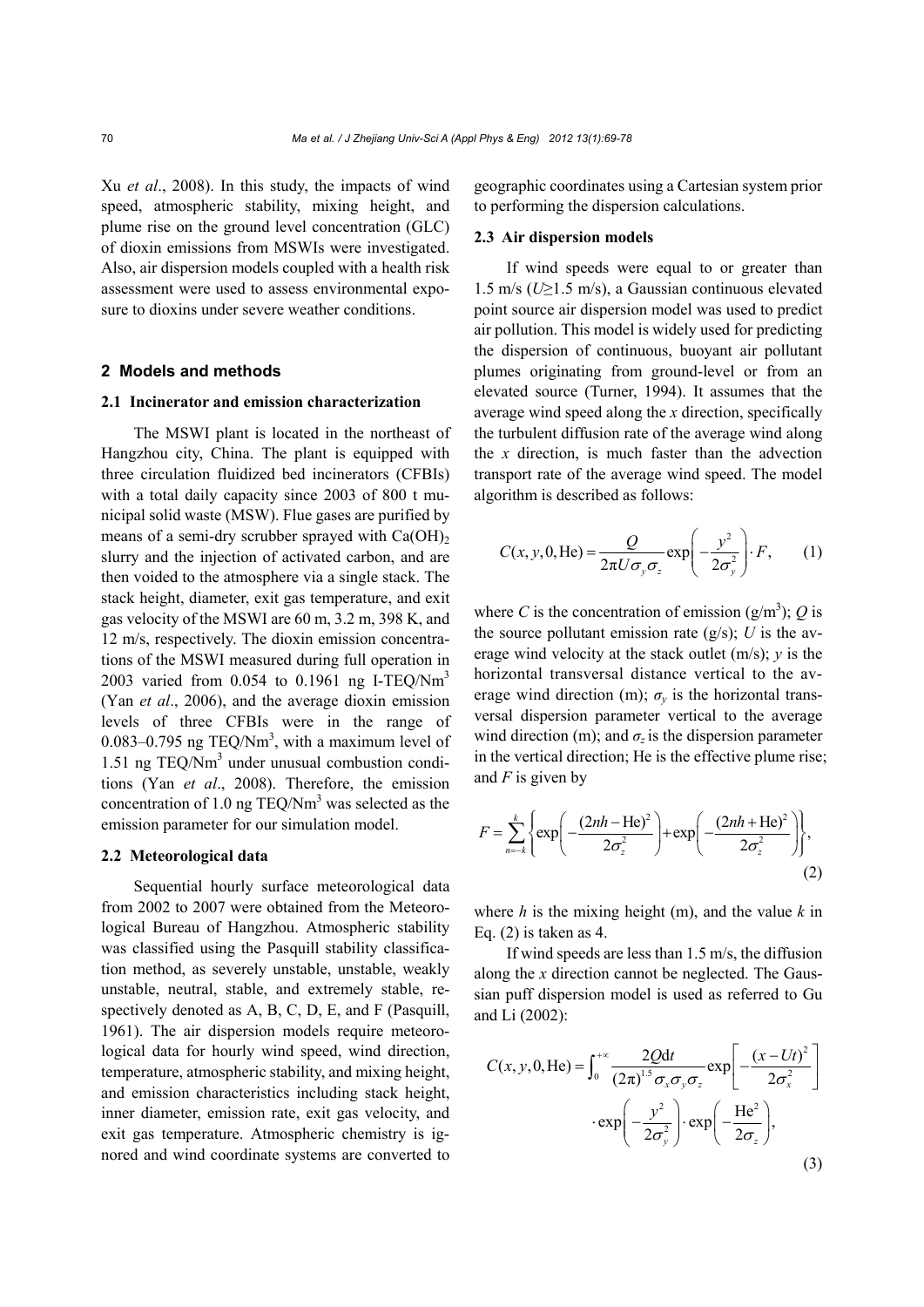where  $\sigma_x$  is the diffusion parameter along the wind direction (m), *t* is the puff dispersion time (s). A wind speed of 0.1 m/s or less was considered as a no-wind condition in this study.

In the above two models, the wind speed at the stack-top is used for calculating transport and dilution. It is assumed that the wind profile is reasonably well approximated as a power-law of the form:

$$
U_z = u_s (Z/10)^p, \t\t(4)
$$

where  $U_z$  is the scalar mean wind speed at height  $Z$ above ground level,  $u_s$  is the scalar mean wind speed at some reference height  $Z_r$ , typically 10 m, and  $p$  is the power-law exponent.

All model parameters for both runs, with the exception of the details on source-receptor locations around the MSWI, are listed in Table 1. Further details on modeling algorithms for air dispersion models can be found in the standards of GB/T 3840-91 (1991) and HJ/T 2.2-93 (1993).

## **2.4 Health risk assessment model**

Nouwen *et al*. (2001) provided the equation for the calculation of the dioxin daily dose for adults/ children as follows:

$$
INH = V_r \times C_{air} \times f_r \times t_f / BW,
$$
 (5)

where INH is the dioxin daily inhalation exposure in ng I-TEQ/(kg·d);  $V_r$  is ventilation rate (20 m<sup>3</sup>/d for an adult, 7.6 m<sup>3</sup>/d for a child) (Van Hall Instituut, 1997); *C*air is the concentration in air expressed in pg TEQ/ $m^3$ ;  $f_r$  is the alveolar fraction retained in the lungs (0.75 for adults and children) (Van Hall Instituut, 1997);  $t_f$  is the time fraction (0.616 for an adult, 0.457 for a child); and BW is the body weight (70 kg for an adult, 15 kg for a child).

#### **3 Results and discussion**

### **3.1 Study area and data used**

#### 3.1.1 Meteorological background

Frequency distributions of wind direction, wind speed, and atmospheric stability are the primary data which are necessary to determine the dispersion direction and concentration of pollutants in the atmosphere (Manju *et al*., 2002; Rama Krishna *et al*., 2005).

| Description and model input             | Parameter value and comment                                                                                                                        |
|-----------------------------------------|----------------------------------------------------------------------------------------------------------------------------------------------------|
| Source characterization                 | 2003 stack test: $0.054 - 0.1961$ ng I-TEQ/Nm <sup>3</sup> , with average emission average<br>concentration from tested stack (Yan et al., 2006);  |
|                                         | 2007 stack test: $0.083 - 0.795$ ng TEQ/Nm <sup>3</sup> , with average emission average<br>concentration from tested stacks (Yan et al., 2008);    |
|                                         | National emission standard: 1.0 ng TEQ/Nm <sup>3</sup> was selected as emission con-<br>centration                                                 |
| Dispersion parameter                    |                                                                                                                                                    |
| Terrain                                 | Suburban                                                                                                                                           |
| Regulatory default option               | Yes                                                                                                                                                |
| Buoyancy induced dispersion             | Yes                                                                                                                                                |
| Wind profile exponents                  | Regulatory defaults                                                                                                                                |
| Vertical potential temperature gradient | Regulatory defaults                                                                                                                                |
| Decay coefficient                       | 0 (no decay of pollutant in plume)                                                                                                                 |
| Wind speed                              | From calm winds to 20 m/s, the local average wind speed is 2.08 m/s                                                                                |
| Stability category                      | Regulatory defaults: class A, B, C, D, E, and F                                                                                                    |
| Particle-phase deposition               | Yes                                                                                                                                                |
| Vapor-phase deposition                  | N <sub>0</sub>                                                                                                                                     |
| Stack height, diameter, and temperature | 60 m, 3.2 m, and 398 K                                                                                                                             |
| Exit velocity                           | $12 \text{ m/s}$                                                                                                                                   |
| Atmospheric concentrations              | 2006–2007 tests: 0.059 and 3.03 pg $TEQ/m3$ with an average and median<br>value of 0.495 and 0.295 pg TEQ/m <sup>3</sup> (Xu <i>et al.</i> , 2009) |

**Table 1 Air dispersion model input assumptions and parameters**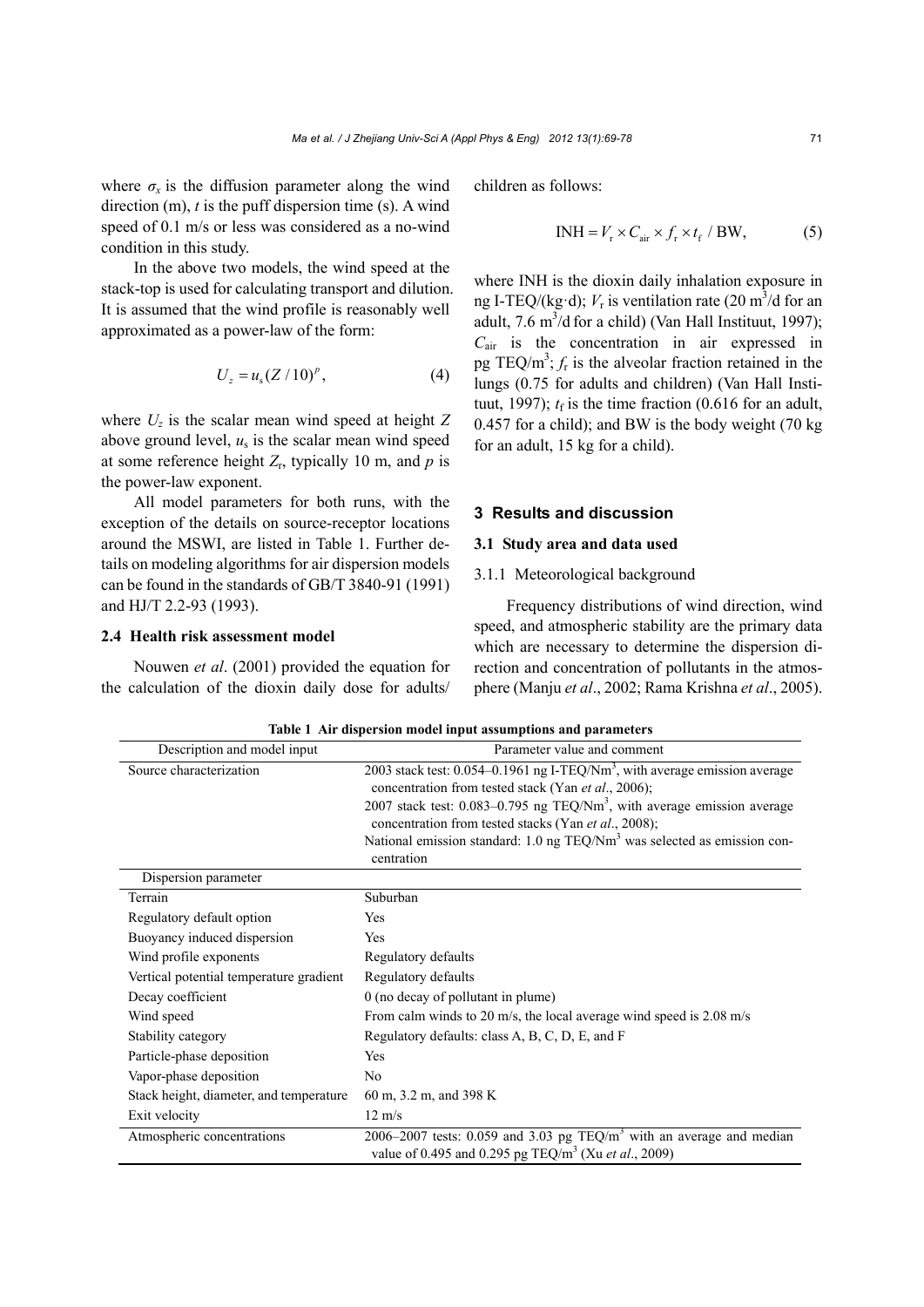The annual average temperature, precipitation, pressure, and relative humidity were 16.2 °C, 1500 mm, 101.1 kPa, and 76%, respectively, in the study area. Fig. 1 illustrates wind rise for the MSWI plant operating during the period from 2002–2007. The prevailing wind direction was westward and calm winds occurred in only 6.06% of total wind classes. The main annual wind classes (1.0 to 3.9 m/s classes) accounted for about 92.1% of the total, and the average wind speed was 2.08 m/s. The atmospheric stability (Table 2) was dominated by classes E and F, accounting for about 86.9% of the total, especially class F, which accounted for about 68.4%.



**Fig. 1 Annual wind rose for the MSWI operation period (2002**–**2007)**

**Table 2 Stability classes frequency distributions (2002– 2007)** 

| Class | Ratio | Class | Ratio |
|-------|-------|-------|-------|
|       |       | D     | 5.53  |
| в     | 0.073 | E     | 18.51 |
|       | 1.48  |       | 68.34 |

## 3.1.2 Mixing height

Mixing height is defined as the height of a layer adjacent to the ground at which an emitted or entrained inert non-buoyant tracer will be mixed within a time scale of about one hour or less (Beyrich, 1997). Mixing height plays a significant role in atmospheric dispersion. In particular, a low mixing height resulting from a rather low wind speed leads to a higher concentration of pollutants near the ground (Lohmann and Jones, 1998; Rama Krishna *et al*., 2005). Fig. 2 illustrates the effect of wind speed on mixing height under different atmospheric conditions. According to the relationship between solar elevation angle and wind speed, stability class C always occurs at a wind speed of more than 1.9 m/s. The mixing height increases with wind speed in a positive linear relationship when the stability class is in the range from unstable A to neutral D. A parabolic relationship exists between mixing height and wind velocity under class E and class F conditions. For stable atmospheric (E and F) classes and low wind speeds, the mixing height is very low, suggesting that a stable atmosphere is not conducive to atmospheric pollutant dispersion. Hence, ground level pollution would be significant in the study area. In addition, the mixing height increases as the transition from stable (class F) to unstable atmosphere (class A) occurs under the same wind speed conditions.



**Fig. 2 Effect of wind speed on mixing height under different atmospheric stability classes A–D (a) and E and F (b)** 

## 3.1.3 Plume rise

Plume effective height is equal to the sum of the actual stack height and the plume rise. The plume rise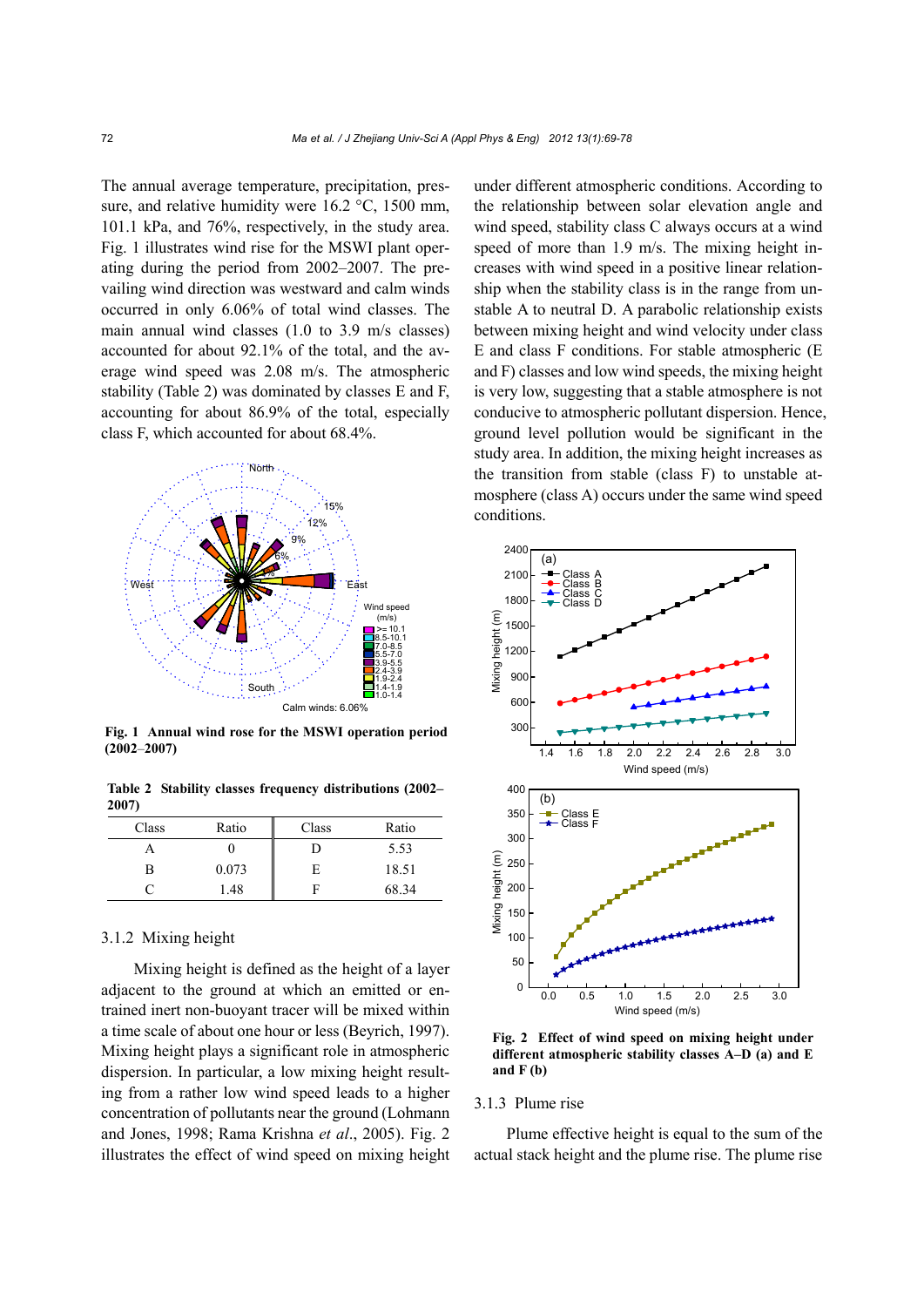is influenced mainly by the vertical adiabatic temperature and the smoke release rate under light wind or calm wind conditions in the Gaussian puff model. However, it is affected mainly by wind speed, smoke release rate, actual stack height, and surface roughness in the Gaussian model. The plume rise is higher under light wind or calm wind  $(\leq 1.5 \text{ m/s})$  conditions. If the dioxin emission rate is assumed to be constant at 1.0 ng TEQ/Nm<sup>3</sup>, the maximum height of the plume rise could reach about 260 m.

Fig. 3 illustrates the effect of wind speed on plume rise, where the wind speed varies from 1.5 to 2.9 m/s with atmospheric stability classes in the range of from A to F. The plume rise decreases inversely with wind speed and with stability class varying from A to F. Similarly, plume rise is very low under stable atmospheric conditions (E and F classes), but the change with wind speed is not obvious.



**Fig. 3 Effect of wind speed between 1.5 and 2.9 m/s on plume rise under different atmospheric conditions** 

## **3.2 Maximum hourly GLC and severe weather conditions**

## 3.2.1 *U*<1.5 m/s conditions

There were large differences between the hourly distributions of dioxins under different wind speeds with various atmospheric conditions (Fig. 4a). For stable atmosphere A situations, the GLC of dioxin increased with increasing wind speed, and this trend became significant when the wind speed reached 0.4 m/s. The peak dioxin concentration, about 0.391 pg TEQ/ $m<sup>3</sup>$ , appeared at a wind speed of 0.7 m/s. A similar trend was found for neutral atmosphere D and E situations. The maximum GLC first increased and then decreased with the increase in

wind speed, and the highest level occurred at a wind speed of 0.5 m/s. In the case of stable atmosphere F, the GLC remained at a very low level with almost no change with increasing wind speed.



**Fig. 4 (a) Effect of wind speeds less than 1.5 m/s on the maximum hourly ground level concentration; (b) Isoline figure of predicted hourly dioxin concentrations at wind speed of 0.7 m/s with extremely unstable A atmosphere** 

Fig. 4b illustrates the isoline figure of hourly dioxin concentrations at a wind speed of 0.7 m/s with an extremely unstable A atmosphere. The diffusion along the downwind direction cannot be neglected. The main impact area of the MSWI on the atmosphere is in the nearby region around the plant under those conditions. The highest dioxin level occurs at about 100 m from the source. Based on our calculations, the mixing height is low, about 520 m, and the plume height He is about 274 m. Therefore, airborne dioxins will persist for a long time, based on an average dioxin deposition rate in the atmosphere, of 2 m/h (Yoshida *et al*., 2001). In addition, dioxins in the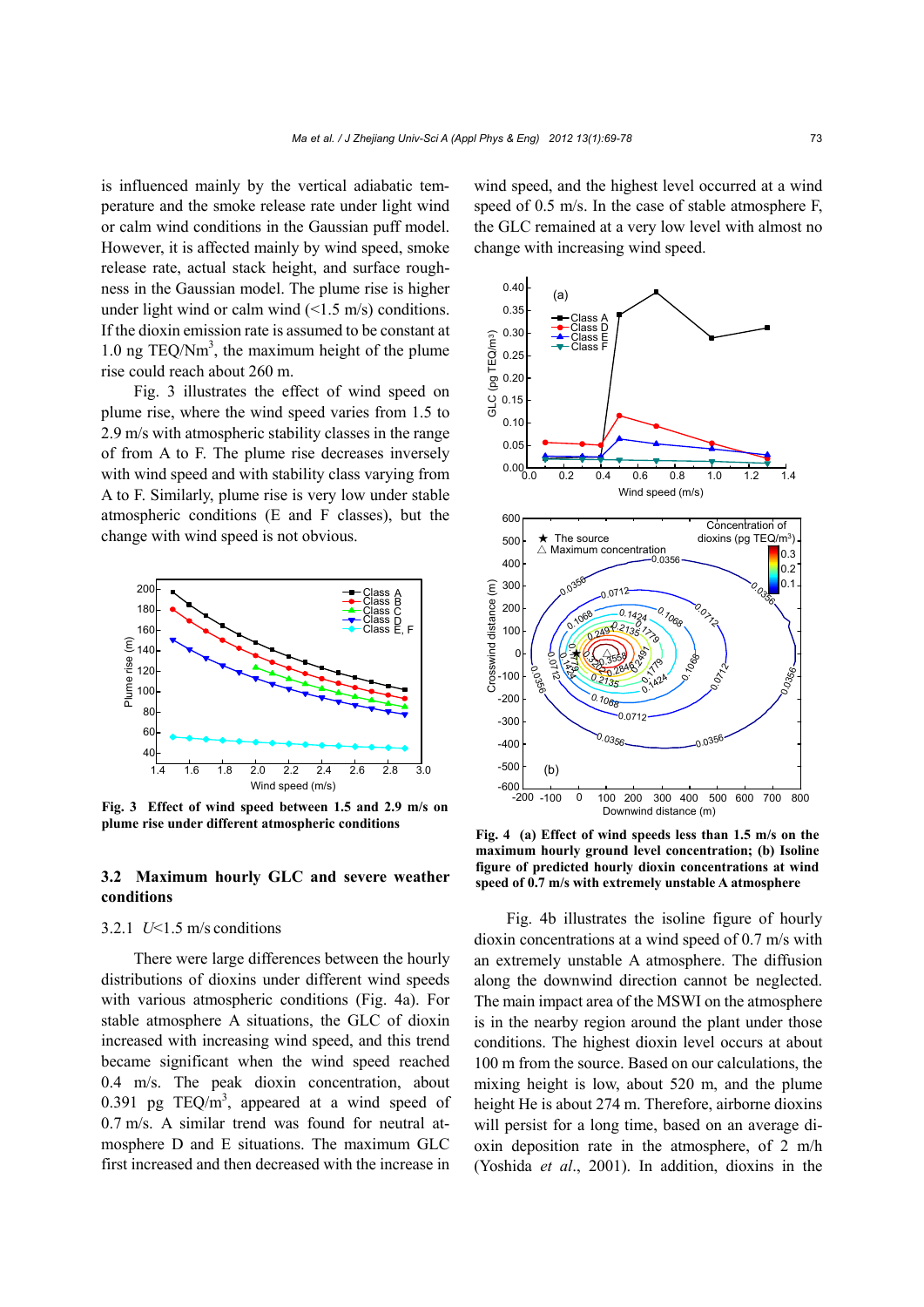atmosphere are very stable at room temperature. The half-decay of tetra-chlorinated dibenzo-*p*-dioxins (TCDDs) in the atmosphere is 2.0–8.0 d, and the half-decay of octa-chlorinated dibenzo-*p*-dioxins (OCDDs) is about 160 d (Lohmann and Jones, 1998). These results suggest high dioxin concentrations in the atmosphere. As the average emission from the actual monitoring data is in the range of 0.083– 0.795 ng TEQ/Nm<sup>3</sup>, the hourly GLC will vary from 0.0015 to 0.3111 pg TEQ/ $m<sup>3</sup>$  under the severe meteorological conditions. If the emission concentration is 1.51 ng TEQ/Nm<sup>3</sup> (under unusual combustion conditions) under the same meteorological conditions, the hourly GLC will reach the highest point, about  $0.59$  pg TEQ/m<sup>3</sup>.

## 3.2.2  $U\geq 1.5$  m/s conditions

The highest concentration of dioxins, about 0.4037 pg TEQ/ $m<sup>3</sup>$ , occurs in the area downwind from the MSWI in the case of a wind speed of 1.5 m/swith an extremely stable F atmosphere (Fig. 5a). A decreasing trend is not obvious with increasing wind speeds under atmospheric stability classes A, D and E. Considering the meteorological conditions in this study area, the main wind classes are lower winds with an average wind speed of 2.08 m/s with dominant wind speeds below 2.5 m/s, and atmospheric stability class F accounts for 68.34% of all stability classes. Hence, the residents of the study area are exposed to severe weather conditions most of the time.

Fig. 5b illustrates the hourly concentration distributions of dioxins at a wind speed of 1.5 m/s with an extremely stable F atmosphere. The downwind influence distance is far more than 10 km and the highest level of dioxins appears at 5868 m downwind from the MSWI. Furthermore, the crosswind effect distance is about 3 km, with a very low mixing height, about 100 m. The calculated actual effective plume height He is 116 m. Similarly, the hourly GLC ranges from  $8.56 \times 10^{-4}$  to 0.326 pg TEQ/m<sup>3</sup>, when the dioxin emission levels are in the range of 0.083– 0.795 ng TEQ/Nm<sup>3</sup> at a wind speed of 1.5 m/s with stable atmosphere (F class). The hourly GLC, 0.619 pg TEQ/ $m<sup>3</sup>$ , should exceed the guideline of the Japanese Air Quality Standard (JAQS) of 0.6 pg TEQ/m<sup>3</sup> under unusual combustion conditions of the MSWI (dioxin emission levels of 1.51 ng TEQ/Nm<sup>3</sup>). Thus, if dioxin emission concentrations are controlled below or

equal to  $0.1$  ng TEQ/Nm<sup>3</sup>, the hourly GLC, about  $0.04$ pg TEQ/m<sup>3</sup>, is far below the JAQS of 0.6 pg TEQ/m<sup>3</sup> under the same weather conditions. Based on Xu *et al*. (2009), the average background concentration of dioxin is 0.19 pg  $TEQ/m^3$  in this study area. This MSWI plant has a significant impact on the surrounding environment, considering this background value and the high dioxin emission concentrations. This was confirmed by the levels of dioxin in air during monitoring, which varied between 0.059 and 3.03 pg TEQ/ $m<sup>3</sup>$  with an average and median value of 0.495 and 0.295 pg  $TEQ/m<sup>3</sup>$ , respectively. These levels were among the highest in the world (Xu *et al*., 2009) from 2007 to 2008. Hence, there would be potential danger for the ecological system downwind from the MSWI under current operating conditions.



**Fig. 5 (a) Effect of wind speed more than and equal to 1.5 m/s on hourly maximum ground level concentration; (b) Isoline figure of predicted hourly dioxin concentrations at wind speed of 1.5 m/s with extremely stable F atmosphere** 

#### **3.3 Health risk assessment**

Due to their special physical-chemical properties, the bulk of dioxins are easily adsorbed by dust and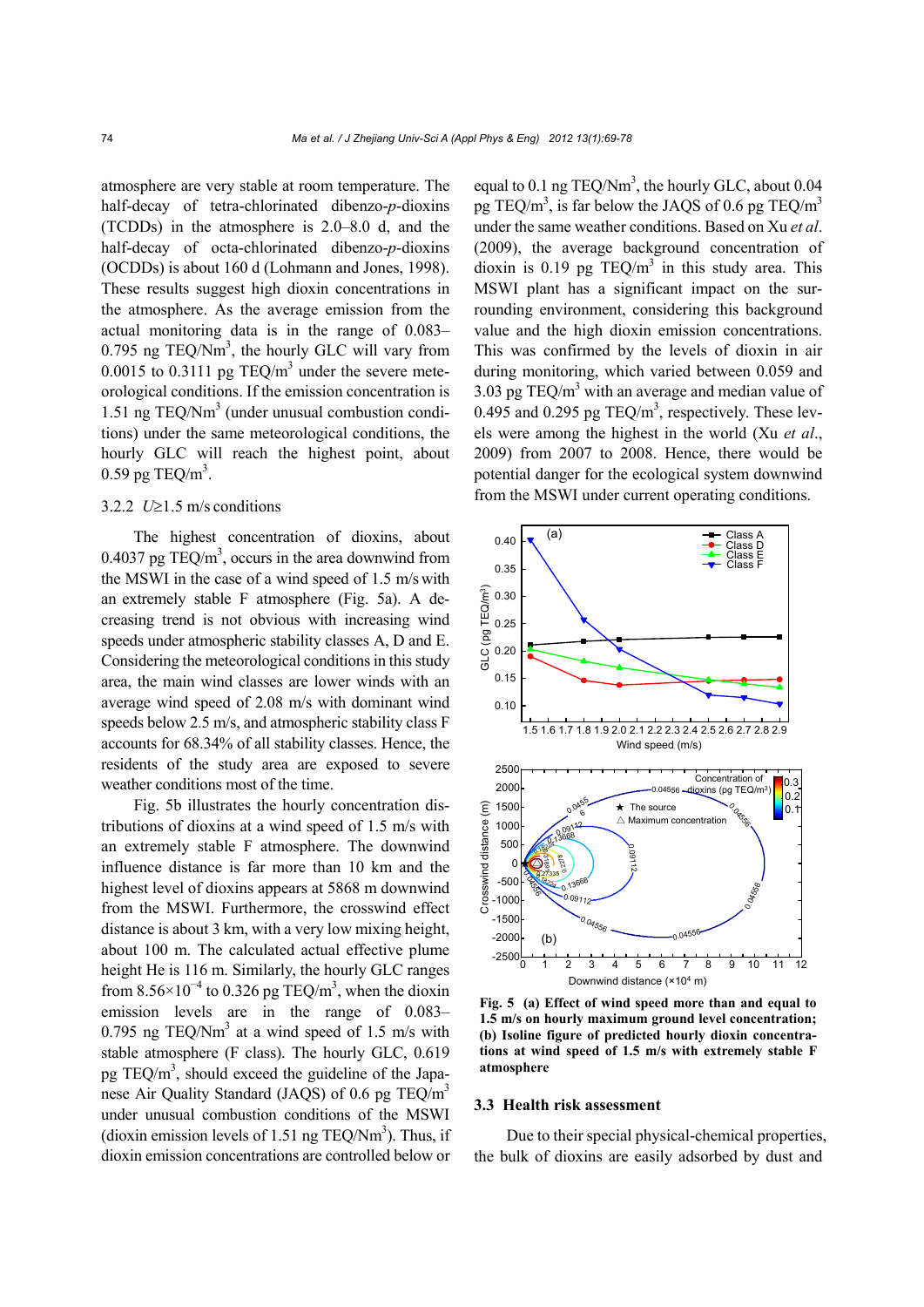soot particles (Masunaga *et al*., 2003). Dioxins are also associated strongly with carcinogenesis, although, the precise mechanisms involved are not clear. To ensure public safety as far as possible, the tolerable daily intake of dioxins has been set very low. The WHO proposed a tolerable daily intake of dioxin of 1.0 pg I-TEQ/(kg·d), and a warning value of 4.0 pg I-TEQ/(kg·d). The US EPA (Environmental Protection Agency) also recommends that the daily inhalation exposure to dioxins should be no more than of 1.0 pg WHO<sub>98</sub>-TEQ/(kg·d).

A number of recent health risk assessments using the Nouwen equation have provided details on country, year, pollution sources, daily dioxin intake (including inhalation, dermal contact and ingestion in soil and food) and the relative contribution of different exposure pathways (Table 3). The data show different risk distributions of the daily intake of dioxins via different intake pathways. Ignoring exposure through ingestion of food, the contribution of inhalation to total dioxin exposure for children ranges between 30% and 99.9%, and for adults between 70.1% and 100% (Nouwen *et al*., 2001; Lee *et al*., 2007). In contrast, if exposure through ingestion of food is included, ingestion accounts for more than 95% of total dioxin intake risks. Dioxin exposure via soil is negligible. Generally, dioxin exposure via inhalation for children is slightly lower than that for adults; conversely, exposure via daily food intake for children is higher than that for adults (Table 3).

**Table 3 Daily intakes of dioxins in pg TEQ/(kg·d) and relative contribution from emission sources to the exposure scenarios in different countries** 

| Country<br>Year |      | Major                    | Inhalation               |                       | Dermal contact and<br>ingestion soil |                        | Ingestion food |                               | Reference                     |
|-----------------|------|--------------------------|--------------------------|-----------------------|--------------------------------------|------------------------|----------------|-------------------------------|-------------------------------|
| (area)          |      | source                   | Child                    | Adult                 | Child                                | Adult                  | Child          | Adult                         |                               |
| Belgium         | 1980 | MSWI <sup>a</sup>        | $6.32\times10^{-2}$      | 3.56                  | $8.28 \times 10^{-2}$                | $1.517 \times 10^{-1}$ | $\mathbf{0}$   | $\mathbf{0}$                  | Nouwen et al.                 |
| (Neerland-      |      |                          | (43.3)                   | (70.1)                | (56.7)                               | (29.9)                 | (0.0)          | (0.0)                         | (2001)                        |
| quarter)        | 1980 | $MSWI^b$                 | $6.32\times10^{-2}$      | 3.56                  | $8.28 \times 10^{-2}$                | $1.517\times10^{-1}$   | 11.155         | 2.6                           |                               |
|                 |      |                          | (0.6)                    | (1.3)                 | (0.7)                                | (0.6)                  | (98.7)         | (98.1)                        |                               |
|                 | 1997 | MSWI <sup>a</sup>        | $1.15\times10^{-2}$      | $6.51\times10^{-3}$   | $8.28 \times 10^{-2}$                | $1.517\times10^{-2}$   | 0              | $\theta$                      |                               |
|                 |      |                          | (30.0)                   | (72.2)                | (70.0)                               | (27.8)                 | (0.0)          | (0.0)                         |                               |
|                 | 1997 | $MSWI^b$                 | $1.15 \times 10^{-2}$    | $6.51\times10^{-3}$   | $8.28 \times 10^{-2}$                | $1.517\times10^{-2}$   | 2.63           | 0.71                          |                               |
|                 |      |                          | (0.4)                    | (0.9)                 | (3.0)                                | (2.1)                  | (96.6)         | (97.0)                        |                               |
| Spain           | 1998 | <b>MSWI</b> <sup>c</sup> | $6.08\times10^{-2}$      | $4.62 \times 10^{-2}$ | $9.9\times10^{-2}$                   | $4.815\times10^{-3}$   | 11.4           | 2.77                          | Domingo et al.                |
| (Catalonia)     |      |                          | (0.53)                   | (1.64)                | (0.86)                               | (0.17)                 | (98.62)        | (98.19)                       | (2002)                        |
|                 | 1998 | MSWI <sup>d</sup>        | $4.97 \times 10^{-2}$    | $3.78 \times 10^{-2}$ | $1.328 \times 10^{-2}$               | $3.114\times10^{-3}$   | 11.4           | 2.77                          |                               |
|                 |      |                          | (0.43)                   | (1.34)                | (0.12)                               | (0.11)                 | (99.45)        | (98.54)                       |                               |
|                 | 2000 | <b>MSWI</b> <sup>c</sup> | $1.23 \times 10^{-2}$    | $9.37\times10^{-3}$   | $1.424 \times 10^{-2}$               | $1.379\times10^{-2}$   | 3.81           | 0.903                         |                               |
|                 |      |                          | (0.32)                   | (1.01)                | (0.37)                               | (1.49)                 | (99.31)        | (97.50)                       |                               |
|                 | 2000 | $\text{MSWI}^\text{d}$   | $1.01 \times 10^{-2}$    | $7.66 \times 10^{-3}$ | $2.824 \times 10^{-2}$               | $1.069\times10^{-2}$   | 3.81           | 0.903                         |                               |
|                 |      |                          | (0.26)                   | (0.83)                | (0.73)                               | (1.16)                 | (99.0)         | (98.01)                       |                               |
| Korean          | 1999 | <b>MSWI</b>              | $2.89\times10^{-1}$      | $1.63\times10^{-1}$   | $3.133\times10^{-3}$                 | $6.89\times10^{-4}$    | -              |                               | Lee et al.                    |
|                 |      |                          | (98.93)                  | (99.58)               | (1.07)                               | (0.42)                 |                |                               | (2007)                        |
|                 | 2002 | <b>MSWI</b>              | $1.46 \times 10^{-1}$    | $8.23 \times 10^{-2}$ | $2.50\times10^{-5}$                  | $3.07\times10^{-6}$    |                |                               |                               |
|                 |      |                          | (99.98)                  | (100)                 | (0.02)                               | (0)                    |                |                               |                               |
|                 | 2005 | <b>MSWI</b>              | $3.04 \times 10^{-2}$    | $1.71 \times 10^{-2}$ | $1.038\times10^{-5}$                 | $8.06 \times 10^{-5}$  |                |                               |                               |
|                 |      |                          | (99.97)                  | (99.53)               | (0.03)                               | (0.47)                 |                |                               |                               |
| China           | 2011 | Area                     | 0.067                    | 0.051                 | 0.009                                | 0.005                  | 12.137         | 3.256                         | Hu et al. (2011)              |
| (Pearl River    |      |                          | (0.5)                    | (1.5)                 | (0.001)                              | (0.002)                | (99.1)         | (98.0)                        |                               |
| Delta)          |      |                          |                          |                       |                                      |                        |                |                               |                               |
| Japan           | 2003 | Area                     | $\overline{0.039}$ (2.3) |                       | 0.012(0.7)                           |                        | 1.629(95.7)    |                               | Government of<br>Japan (2003) |
|                 | 2009 | Area                     |                          | 0.015(1.5)            | 1.0412(97.9)<br>0.0038(0.4)          |                        |                | Government of<br>Japan (2009) |                               |

Note: a: living with consumption of only commercially sold foods (milk, meat and vegetables); b: living with consumption of 25% vegetables, 50% meat and 100% milk produced in the impact area; c: dioxin exposure for adults and children living 500 m from the MSWI; d: dioxin exposure for adults and children living 1000 m from the MSWI; The value in parentheses indicates the percentage contribution of the daily intake of dioxins via different intake pathways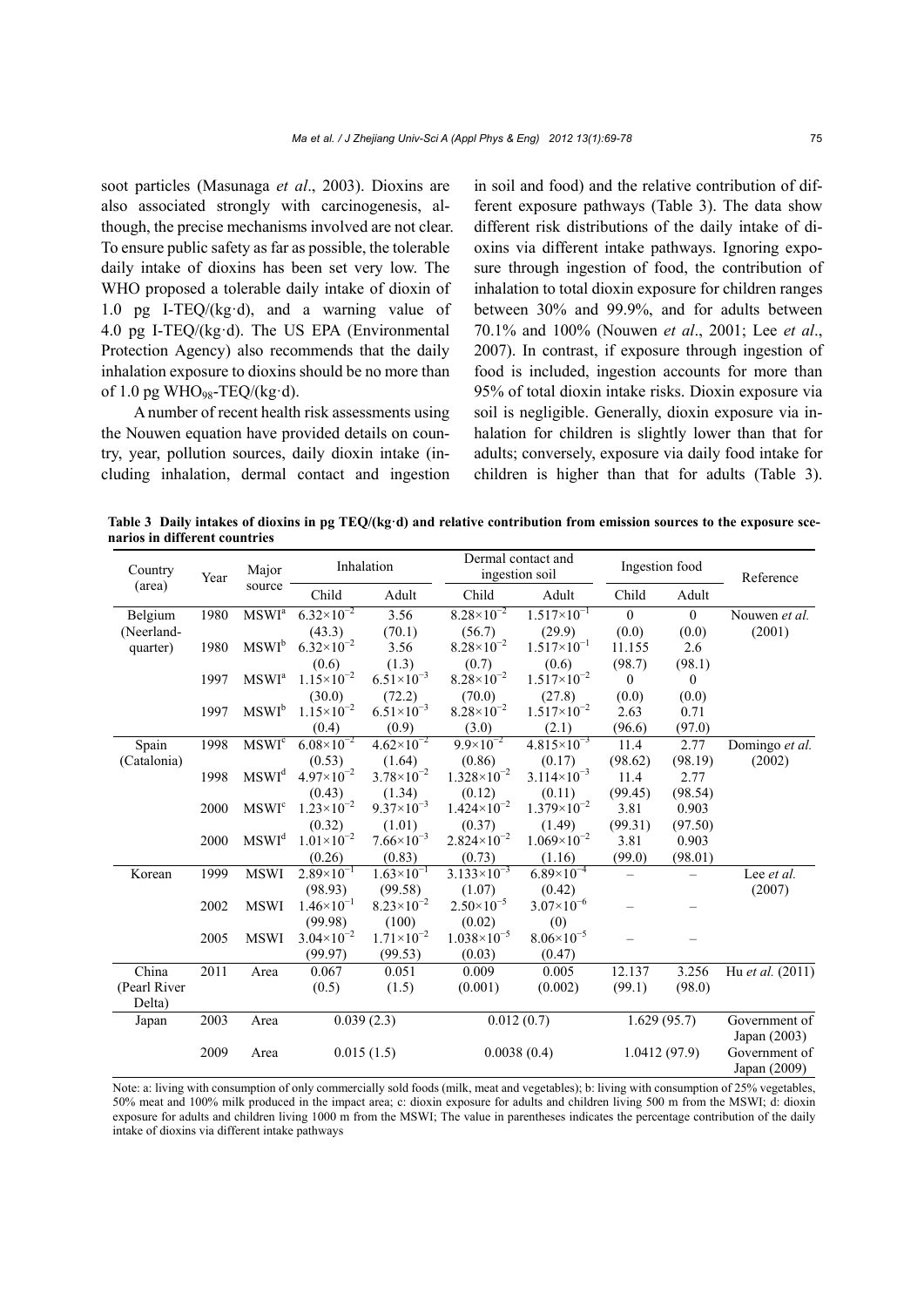This may result from the different consumption behaviors and lower body weights of children (Nouwen *et al*., 2001).

By using the fit line of the least square method, the fitting curves of dioxin exposure via inhalation and daily food intake for children and adults were determined (Fig. 6). The positive correlations obtained can be expressed by Eqs. (6) and (7) for children and adults, respectively:

*y*=160.3*x*+1.76,

For children:

For adults:

$$
y=51.5x+0.38,\nR2=0.87,
$$
\n(7)

 $R^2 = 0.95;$  (6)

where *v* is the dioxin exposure via ingestion food, and *x* is the dioxin exposure via inhalation.

Fig. 6 and Eqs. (6) and (7) show a good linear correlation between inhalation and food ingestion, especially for children. The daily food intake of children is far higher than that of adults. Exposure to dioxin by inhalation is proportional to the dioxin concentration of the air in Eq. (5), thus a high level of airborne dioxin must cause a high dioxin exposure through daily food intake, and children are subjected to significantly higher exposure than are adults.

Based on the discussion in Section 3.2.1, as *U*<1.5 m/s, the highest dioxin exposure occurs at a wind speed of 0.7 m/s with stability class A. Thus, according to Eqs. (6) and (7), the total environmental exposure to dioxins is 12.72 and 3.092 pg TEQ/(kg·d) for children and adults, respectively. Exposure via inhalation is  $0.068$  and  $0.0517$  pg TEQ/(kg·d) for children and adults, respectively, assuming that locally produced food is consumed and that the dioxin emission concentration is selected as  $1.0$  ng TEQ/Nm<sup>3</sup>. In addition, based on the results of Section 3.2.2, as *U*≥1.5 m/s, an adverse dioxin exposure appears at a wind speed of 1.5 m/s with stability class F, where total environmental exposure to dioxins is 13.068 and 3.178 pg TEQ/(kg·d) for children and adults, respectively. Exposure via inhalation is 0.07 and 0.053 pg TEQ/(kg·d) for children and adults, respectively, based on the same assumptions.

According to actual concentrations of airborne dioxin during monitoring (Table 1), the total



**Fig. 6 Fitting curve of inhalation and ingestion food (a) for children and (b) for adults** 

environmental dioxin exposure for children and adults is in the range of 3.413–86.63 and 0.789–21.38 pg TEQ/(kg·d), respectively, with an average of 15.63 and 3.81 pg TEQ/(kg·d), respectively. Thus, the modeling levels are consistent with the monitoring data. Above all, the total exposure for children under severe weather conditions is significantly high, as it mostly far exceeds the range established by the WHO, 1−4 pg TEQ/(kg·d), as the tolerable daily intake of dioxin for general toxicological effects. The results suggest that the emission of dioxins from the MSWI should be reduced. If emission concentrations are reduced from 1.0 to 0.1 ng TEQ/Nm<sup>3</sup>, the maximum GLC of dioxins in the air and thus the total environmental exposure to dioxins decrease accordingly. In particular, for children, the highest total environmental exposure under severe weather conditions reduces from 13.068 to 2.892 pg TEQ/(kg·d), and the total exposure is within the range of 1–4 pg TEQ/(kg·d).

In this study, the air dispersion models are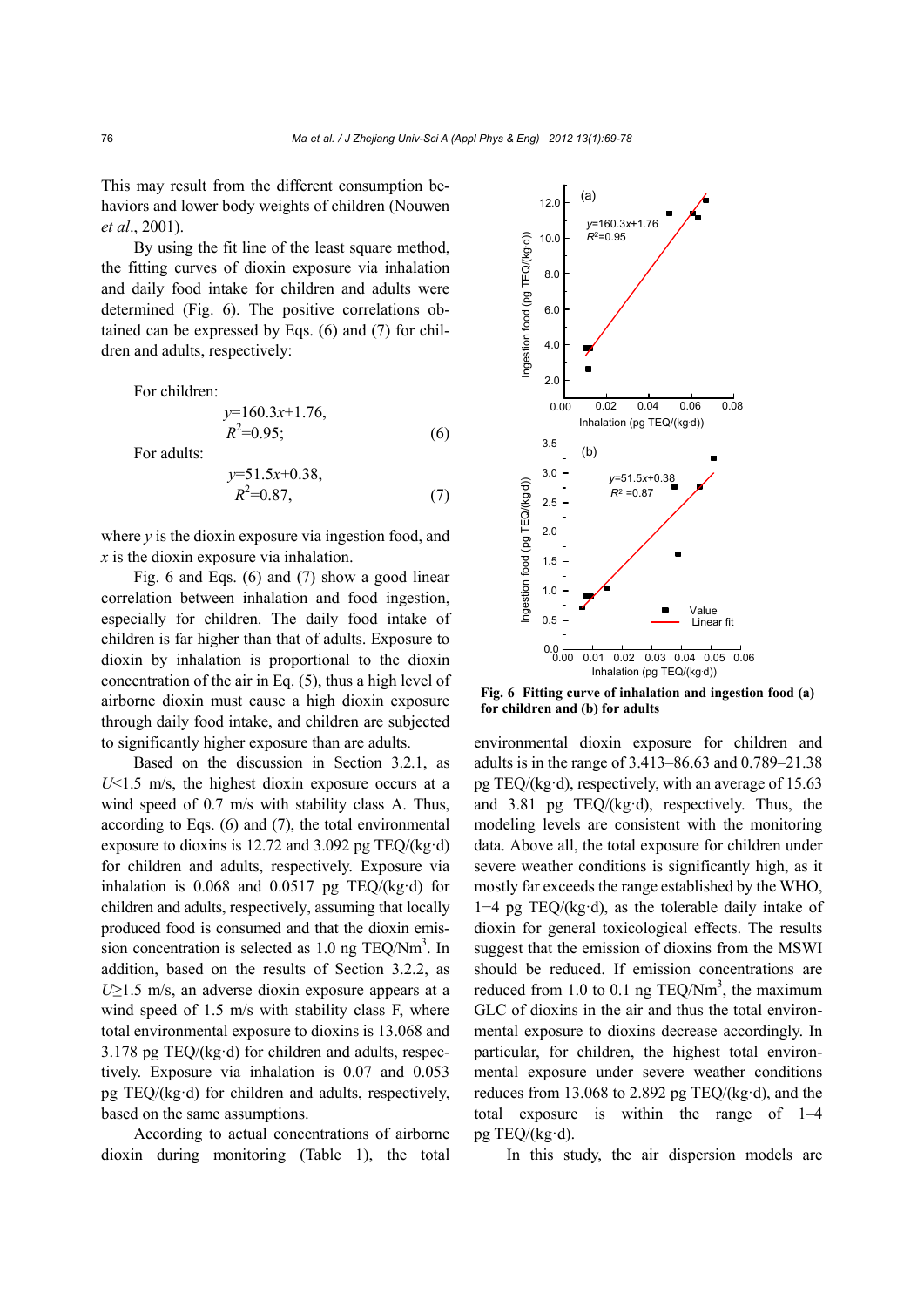sensitive to the location of emission releases, model parameters, meteorology, and terrain features, and dioxin health risk models are sensitive to local levels of dioxins in different environmental media (such as air, soil, water and plants) and living habits. Both uncertainty and variability should affect the modeling results. The meteorological data and an independent point source, which are considered separately in this study, may lead to errors in dioxin concentration estimates, especially for the total environmental exposure to dioxin. Thus, further research is necessary to compare long term distribution predictions and monitoring data of dioxins according to local meteorological data, terrain features, and emission releases.

## **4 Conclusions**

Air dispersion models coupled with a health risk assessment method were carried out to assess the environmental impact of an MSWI located in the northeast of Hangzhou city. When *U*<1.5 m/s, the highest GLC and total environmental exposure to dioxins occurs at a wind speed of 0.7 m/s with stability class A. When *U*≥1.5 m/s, the highest GLC and the total environmental exposure of dioxins appear at a wind speed of 1.5 m/s with stability class F. In accordance with previous studies using the Nouwen equation, a positive linear relationship between dioxin exposure through inhalation and through the ingestion of food was obtained in this study. Based on the actual monitoring data and calculated exposures, local residents in the study area, especially children, are exposed to high health risks.

In 2010, the MEP of China proposed a new emission guideline for large and small MSWI units, in which dioxin emission levels are reduced from 1.0 to 0.1 ng TEQ/ $Nm^3$  for large MSWI units with a design combustion capacity of more than 150 t/d of MSW. The results of modeling and actual monitoring suggest that dioxin reduction is necessary in this study area. The emission level should be reduced to 0.1 ng TEQ/Nm<sup>3</sup> to meet the new discharge standards. However, the long term monitoring of dioxin levels and concentrations in various environmental media, serum and human milk should be considered.

#### **References**

- Basham, J.P., Whitwell, I., 1999. Dispersion modelling of dioxin releases from the waste incinerator at Avonmouth, Bristol, UK. *Atmospheric Environment*, **33**(20):116-121. [doi:10.1016/S1352-2310(98)00344-6]
- Beyrich, F., 1997. Mixing height estimation from sodar date —a critical discussion. *Atmospheric Environment*, **31**(23): 3941-3953. [doi:10.1016/S1352-2310(97)00231-8]
- Brubaker, W.W.Jr, Hites, R.A., 1997. Polychlorinated dibenzo-*p*-dioxins and dibenzofurans: Gas-phase hydroxyl radical reactions and related atmospheric removal. *Environmental Science & Technology*, **31**(6):1805-1810. [doi:10.1021/es960950d]
- Chang, M.B., Lee, C.H., 1998. Dioxin levels in the emissions from municipal waste incinerators in Taiwan. *Chemosphere*, **36**(11):2483-2490. [doi:10.1016/S0045-6535(97) 10215-6]
- Correa, O., Rifai, H., Raun, L., Suarez, M., Koenig, L., 2004. Concentrations and vapor-particle partitioning of polychlorinated dibenzo-*p*-dioxins and dibenzofurans in ambient air of Houston, TX. *Atmospheric Environment*, **38**(39):6687-6699. [doi:10.1016/j.gene.2003.09.014]
- Domingo, J.L., Agramunt, M.C., Nadal, M., Schuhmacher, M., Corbella, J., 2002. Health risk assessment of PCDD/ PCDF exposure for the population living in the vicinity of a municipal waste incinerator. *Archives of Environmental Contamination and Toxicology*, **43**(4):461-465. [doi:10. 1007/s00244-002-1280-6]
- GB 18485-2001, 2001. Standard for Pollution Control on the Municipal Solid Waste Incineration. National Standard of People's Republic of China (in Chinese).
- GB/T 3840-91, 1991. Technical Methods for Making Local Emission Standards of Air Pollutants. National Standard of People's Republic of China (in Chinese).
- Government of Japan, 2003. Information Brochure Dioxins. Available from http://www.env.go.jp/en/chemi/dioxins/ brochure2003.pdf [Accessed on Oct. 9, 2010].
- Government of Japan, 2009. Information Brochure Dioxins. Available from http://www.env.go.jp/en/chemi/dioxins/ brochure2009.pdf [Accessed on Oct. 9, 2010].
- Gu, Q., Li, Y.S., 2002. The Calculated Methods of Air Environmental Models. Meteorological Press, Beijing, p.55- 61 (in Chinese).
- HJ/T 2.2-93, 1993. Technical Guidelines for Environmental Impact Assessment–Atmospheric Environment. Environmental Protection Industry Standard of People's Republic of China (in Chinese).
- Hu, X.B., Xu, Z.C., Wang, J.N., Zhang, X.Y., 2011. Health potential impacts of polychlorinated dibenzo-*p*-dioxins and dibenzofurans pollution in Pearl River Delta. *Ecology and Environmental Sciences*, **20**(2):311-316 (in Chinese).
- Kanematsu, M., Shimizu, Y., Sato, K., Kim, S., Suzuki, T., Park, B., Hattori, K., Nakamura, M., Yabushita, H., Yokota, K., 2006. Distribution of dioxins in surface soils and river-mouth sediments and their relevance to watershed properties. *Water Science and Technology*, **53**(2):11-21.